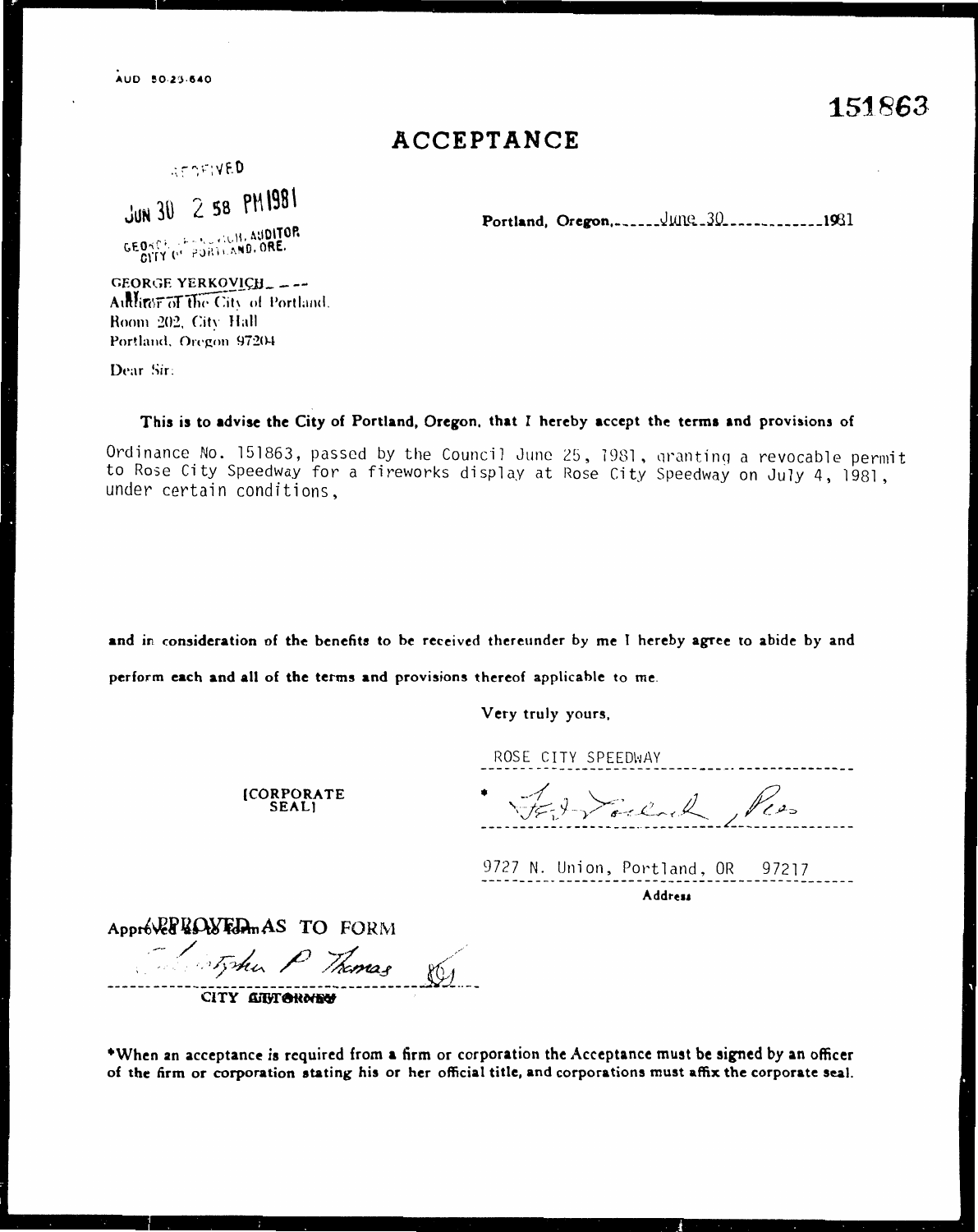An Ordinance granting a revocable permit to Rose City Speedway for a fireworks display at Rose City Speedway on July 4, 1981, under certain conditions, and declaring an emergency.

The City of Portland ordains:

Section 1. The Council finds:

- 1. That Rose City Speedway has heretofore filed a request for a revocable permit to have a fireworks display at the Portland Speedway on July 4, 1981 at 10:00 pm.
- 2. That under the provisions of ORS Chapter 480, the sales and use of fireworks in the State of Oregon are prohibited except under certain circumstances therein recited.
- That the request has been approved by the Fire Marshal, as exofficio 3. Assistant State Fire Marshal by provisions of ORS 476.060, who, under authority of ORS, Chapter 480, and pursuant to Section 31.44.250(b) of the Code of the City of Portland, has authority to grant a permit in the name of the State Fire Marshal.
- 4. That the Council further finds that by the provisions of the State law permitting such displays, the same shall be under the supervision of the Chiefs of the Bureaus of Fire and Police.

NOW, THEREFORE, the Council directs:

- a. That the action of the Commissioner-in-charge of the issuing of the permit be ratified and that revocable permit hereby be granted to Rose City Speedway to stage a fireworks display at Rose City Speedway on July 4, 1981 at 10:00 pm; that such display shall be under the control and supervision of the Chief of the Bureau of Police and the Fire Marshal, Bureau of Fire, and shall be staged in conformity with the regulations and limitations set forth in ORS, Chapter 480, and the rules and regulations promulgated under authority of said chapter by the State Fire Marshal, under the following conditions:
	- 1. The permittee shall have first filed with the Auditor of the City of Portland, on a form approved by the City Attorney, an insurance policy or certificate of insurance in the sum of \$300,000 for bodily injury and property damage. Said insurance is to protect the City of Portland, its officers, agents and employees.
	- 2. The display shall be limited to the fireworks specifically listed in the application to the State and City Fire Marshals for the date and place therein designated.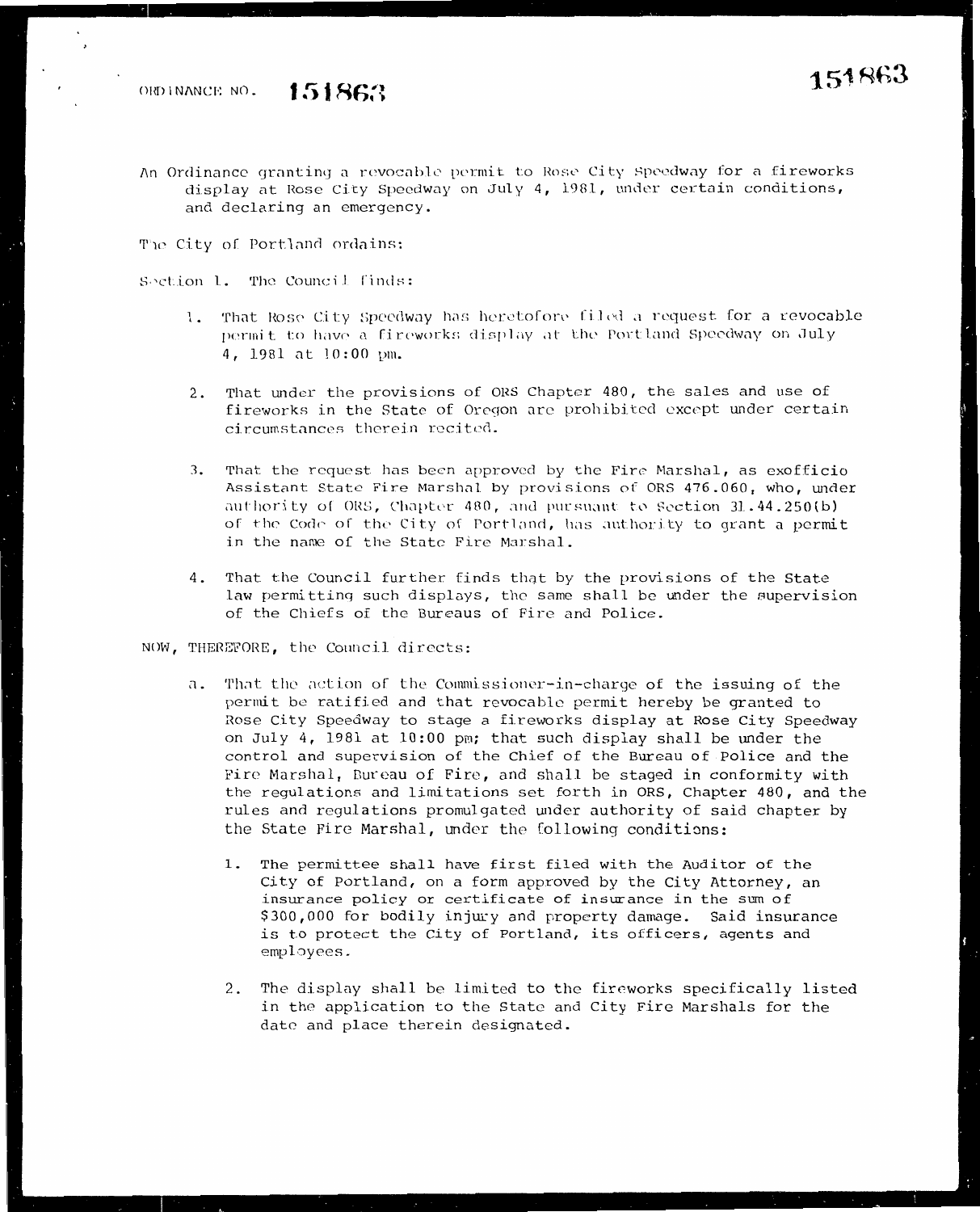- 3. The display, handling, and transportation of fireworks shall be under the direct supervision of Mr. Carl Cadonau, 6149 S.W. Shattuck Road, Portland, Oregon 97225.
- 4. The permittee shall effectively supervise the fireworks display to prevent unauthorized persons from entering within the firing range of any fireworks device or withjn 50 feet of any shed, truck or magazine in which the fireworks are stored. All combustible debris, defective and/or unfired fireworks shall be rennved from the premises and the City of Portland with six {6) hours of the final display. The fireworks shall be returned to their original storage vaults.
- 5. The firing platform or location shall not be eloser than 400 feet to any audience, combustible structure, occupied parking let, or land bearing a combustible crop.
- 6. Fireworks displays conducted in areas that contain dry grass should be wet down before firing the display.
- 7. Fireworks stored on the premises of the display site shall be stored in an approved, secured, Class II magazine bearing lettering three (3) inches high, "EXPLOSIVES. KEEP FROM FIRE".
- 8. The Chief of Police, the Fire Chief, the Fire Marshal, or their designated representatives, may stop or cancel the authorized display in the event conditions develop which wight tend to endanger lives or property.
- 9. Two (2) Class 2A fire extinguishers shall be provided in the firing area, and personnel shall be knowledgeable in their use and operation.
- 10. No fireworks displays shall be held during any windstorm in which the wind reaches a velocity of more than twenty  $(20)$ miles per hour.
- 11. Smoking shall not be permitted in the firing area.
- Section 2. This permit shall not be in force and effect until and unless the permittee shall have first filed with the Auditor of the City of Portland, in form approved by the City Attorney, a document in writing accepting the terms and conditions of this ordinance.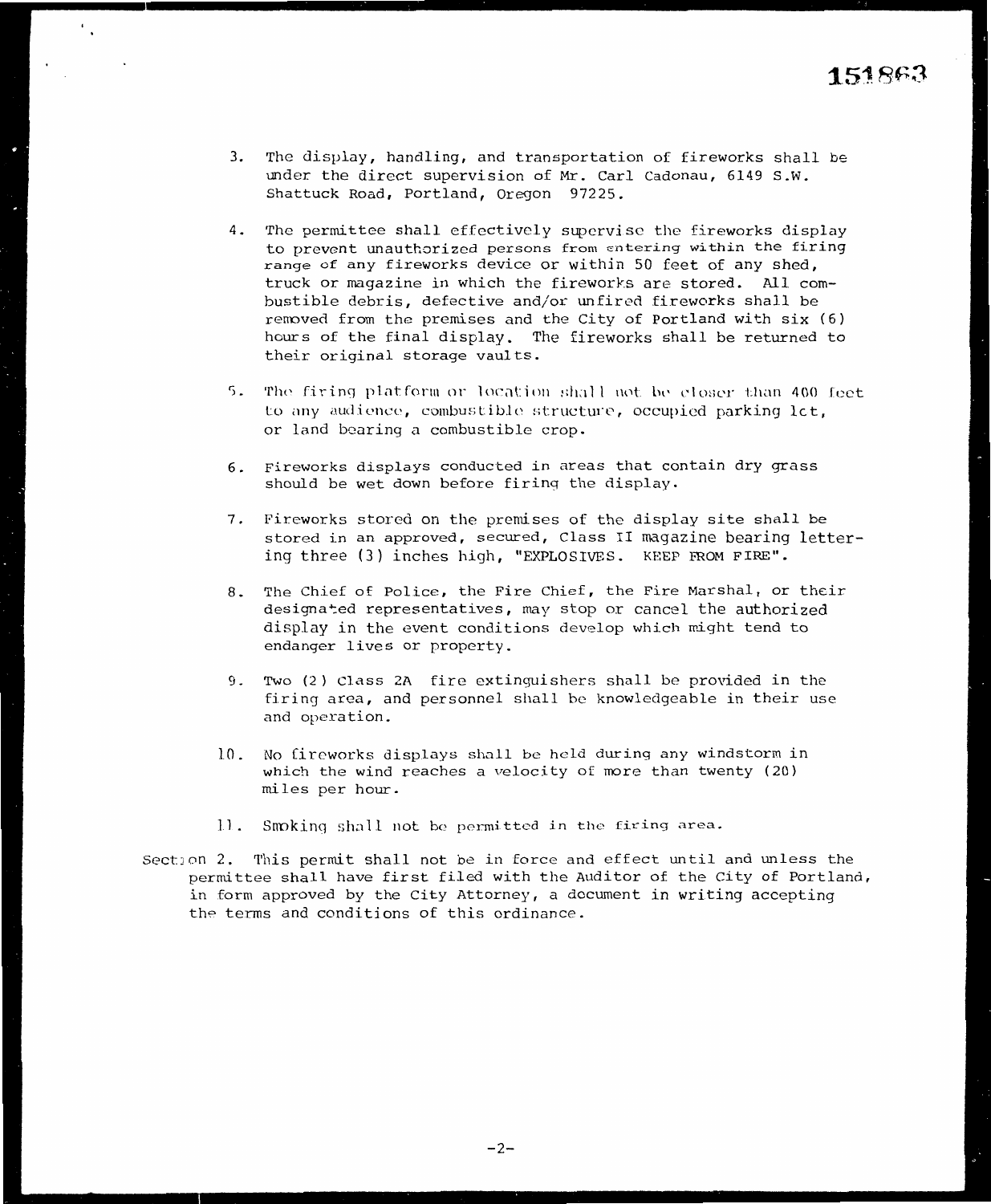## **ORDINANCE No.**

Section 3. The Council declares that an emergency exists because prompt enactment is required in order that ratification of the granting of the permit may be made and the required documents heretofore filed with the Auditor may be attached and recorded without delay; therefore, this Ordinance shall be in force and effect from and after its passage by the Council.

**Passi:d by the Council, JUN 2 5 1981** 

Commissioner Mildred Schwab M.A. Pittnon/mlw June 9, 1981

**Attest:** 

.<br>Julimi

Auditor of the City of Portland